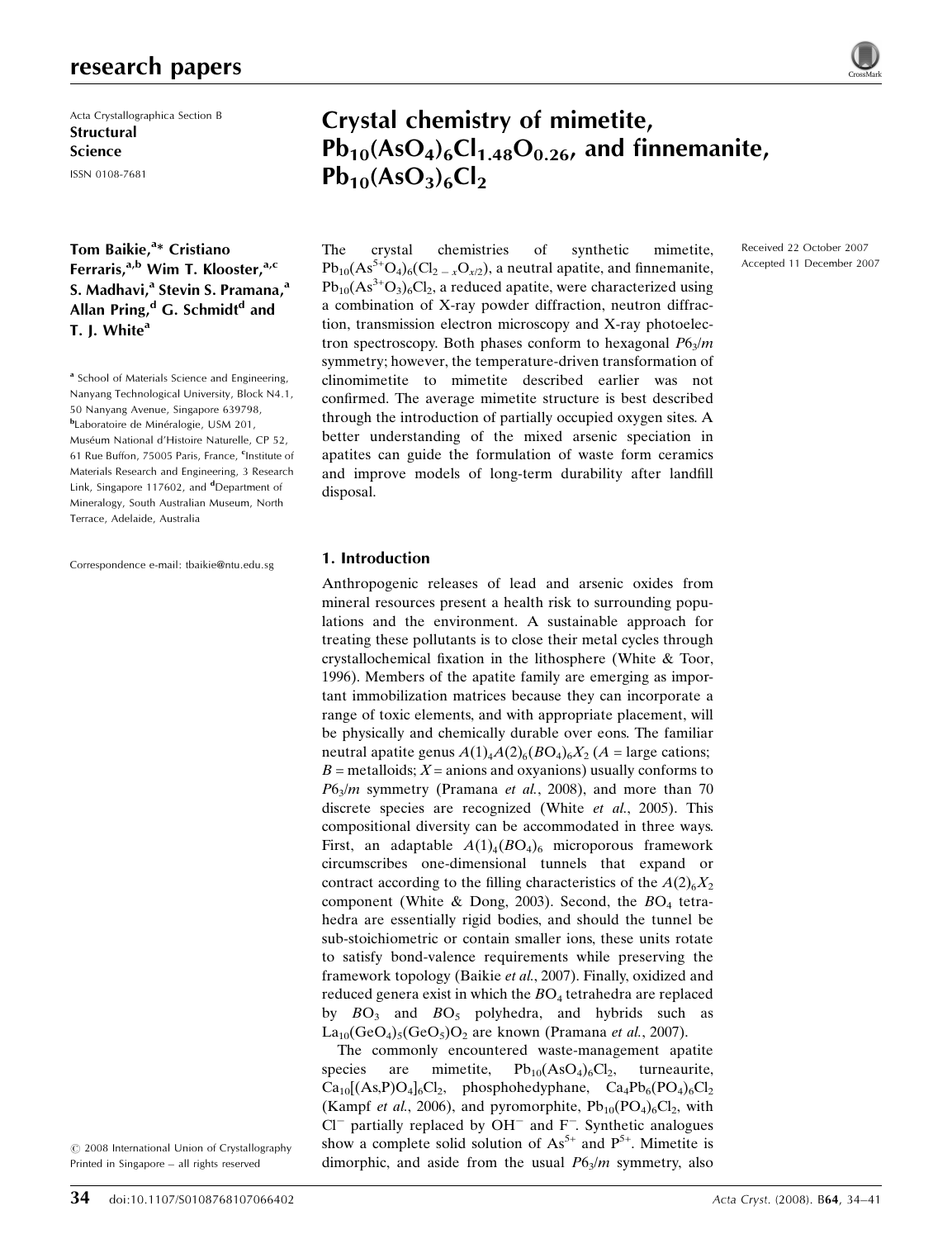| Table 1<br>Refined atomic coordinates for mimetite $Pb_{10}(AsO_4)_6Cl_{1.48}O_{0.26}$ .           |         |           |           |            |        |      |
|----------------------------------------------------------------------------------------------------|---------|-----------|-----------|------------|--------|------|
| Space group $P6_3/m$ ; $a = 10.2055$ (2), $c = 7.4483$ (2) Å; $R_{wp} = 0.058$ and $R_B = 0.019$ . |         |           |           |            |        |      |
| Site                                                                                               | Wyckoff | x         | y         | Z.         | B      | Occ. |
| Pb1                                                                                                | 4(f)    | 1/3       | 2/3       | 0.0073(4)  | 1.3(1) | 1.0  |
| P <sub>b</sub> 2                                                                                   | 6(h)    | 0.2491(2) | 0.0027(3) | 1/4        | 1.4(1) | 1.0  |
| As1                                                                                                | 6(h)    | 0.4060(3) | 0.3822(3) | 1/4        | 1.2(1) | 1.0  |
| O1                                                                                                 | 6(h)    | 0.3268(4) | 0.4932(4) | 1/4        | 1.7(1) | 1.0  |
| $O2\dagger$                                                                                        | 12(i)   | 0.5965(4) | 0.4851(5) | 0.2193(10) | 1.9(1) | 0.5  |
| O3a                                                                                                | 12(i)   | 0.3306(6) | 0.2444(6) | 0.0917(6)  | 1.2(1) | 0.5  |
| O3b                                                                                                | 12(i)   | 0.3847(6) | 0.2953(6) | 0.0501(10) | 1.6(1) | 0.5  |

Cl  $2(b)$  0 0 0 1.5 (1) 0.74 O4  $2(a)$  0 0  $1/4$  2.5 (2) 0.13

 $\dagger$  In  $P6_3/m$  this position is also generated at (0.5965, 0.4851, 0.2807).

adopts the less well characterized low-temperature  $P112_1/b$ clinomimetite form that may arise owing to displacement of the locus of the stereochemically active  $Pb(1)^{2+}$  6s<sup>2</sup> lone-pair electrons (Dai et al., 1991). This structural adaptation is distinct from the monoclinic  $(P112<sub>1</sub>/b)$  dimorphs of chloroapatite,  $Ca_{10}(PO_4)_6Cl_2$  (Mackie *et al.*, 1972; Bauer & Klee, 1993), and hydroxyapatite,  $Ca_{10}(PO_4)_6(OH)_2$  (Elliott et al., 1973; Suetsugu & Tanaka, 2002), that evolve from ordered Xanion displacements. Keppler (1968, 1969) also found that both natural and synthetic samples of mimetite undergo a spontaneous and reversible monoclinic to hexagonal transition over the temperature range 371–393 K. However, a single-crystal neutron diffraction study on a natural sample of mimetite failed to reveal any evidence of the monoclinic form (Calos & Kennard, 1990). The different structural reports found in the literature and the range of transition temperatures found by Keppler suggests that the monoclinic/hexagonal phase transition of mimetite is compositionally dependent. Finnemanite,  $Pb_{10}(As^{3+}O_3)_6Cl_2$ , can be regarded as an oxygen-deficient mimetite, where arsenic is completely reduced to the trivalent state (Effenberger & Pertlik, 1979; see Fig. 1). This article describes the synthesis, chemistry and crystal structures of  $Pb_{10}(As^{5+}O_4)_6Cl_{1.48}O_{0.26}$  and



Figure 1

Idealized structural representations of  $(a)$  mimetite and  $(b)$  finnemanite. Indicated are the  $Pb(1)O_6$  polyhedra (green) and the tetrahedral and triangular coordination of  $\mathbf{A} \mathbf{s}^{5+}$  and  $\mathbf{A} \mathbf{s}^{3+}$  (blue), respectively. Indicated in white are the O atoms which are present in mimetite but absent in finnemanite.

 $Pb_{10}(As^{3+}O_3)_6Cl_2$ , including the dilation of mimetite with heating.

#### 2. Experimental methods

#### 2.1. Synthesis of mimetite

Stoichiometric proportions of high-purity PbO,  $As<sub>2</sub>O<sub>3</sub>$  and PbCl<sub>2</sub> were manually ground in an agate mortar and pestle for 30 min, pressed into pellets and placed in alumina crucibles with a loose-fitting alumina lid. A small quantity of PbCl<sub>2</sub> spread around the base of the alumina crucible, but not in contact with the reagents, created a chlorine-rich atmosphere to minimize volatilization. The materials were heated at 973 K for 12 h, re-ground and re-pressed into

pellets, then treated for a further 12 h at the same temperature.

#### 2.2. Synthesis of finnemanite

2.2.1. High-temperature route. High-purity PbO,  $As_2O_3$ and PbCl<sub>2</sub> were mixed stoichiometrically in a Schlenk tube in argon, dried under vacuum at 323 K for 1 h, and then heated at 973 K for 10 min. The product was a brown viscous melt that crystallized as grey finnemanite upon quenching to room temperature. Finnemanite was oxidized to mimetite by heating in air to 723 K. However, the reaction was irreversible and attempts to prepare finnemanite by the reduction of mimetite in a stream of  $N_2/H_2$  (95%:5%) at various temperatures were unsuccessful and invariably yielded an amorphous product.

2.2.2. Low-temperature route. Stoichiometric proportions of PbO,  $As_2O_3$  and HCl were stirred in water at 323 K for 24 h, during which the colour of the suspension changed from yellow to grey. The slurry was filtered, washed with either methanol, distilled water or acetone then dried for 2 h at a temperature in the range 343–393 K. Low-temperature synthesis of finnemanite proved more reliable than the hightemperature method, however, control of the washing and drying conditions were critical. If washed in water and dried at 393 K for 2 h the finnemanite underwent partial oxidation with  $\sim$  25% of the As<sup>3+</sup> transforming to As<sup>5+</sup>. Washing in acetone and drying at 333 K for 2 h resulted in a reduced product (as indicated by the chemical speciation derived from X-ray photoelectron spectroscopy) whose X-ray diffraction poorly matched finnemanite. For reasons that are presently unclear, subsequent air oxidation at 973 K led to a smaller weight increase than expected, perhaps associated with the particle size or amorphous by-products. The purest finnemanite resulted from washing the slurry in methanol and drying at 343 K for 2 h.

#### 2.3. Crystallographic characterization

Neutron powder diffraction data of finnemanite and mimetite were collected on the high-resolution powder diffractometer (HRPD) at the high-flux Australian reactor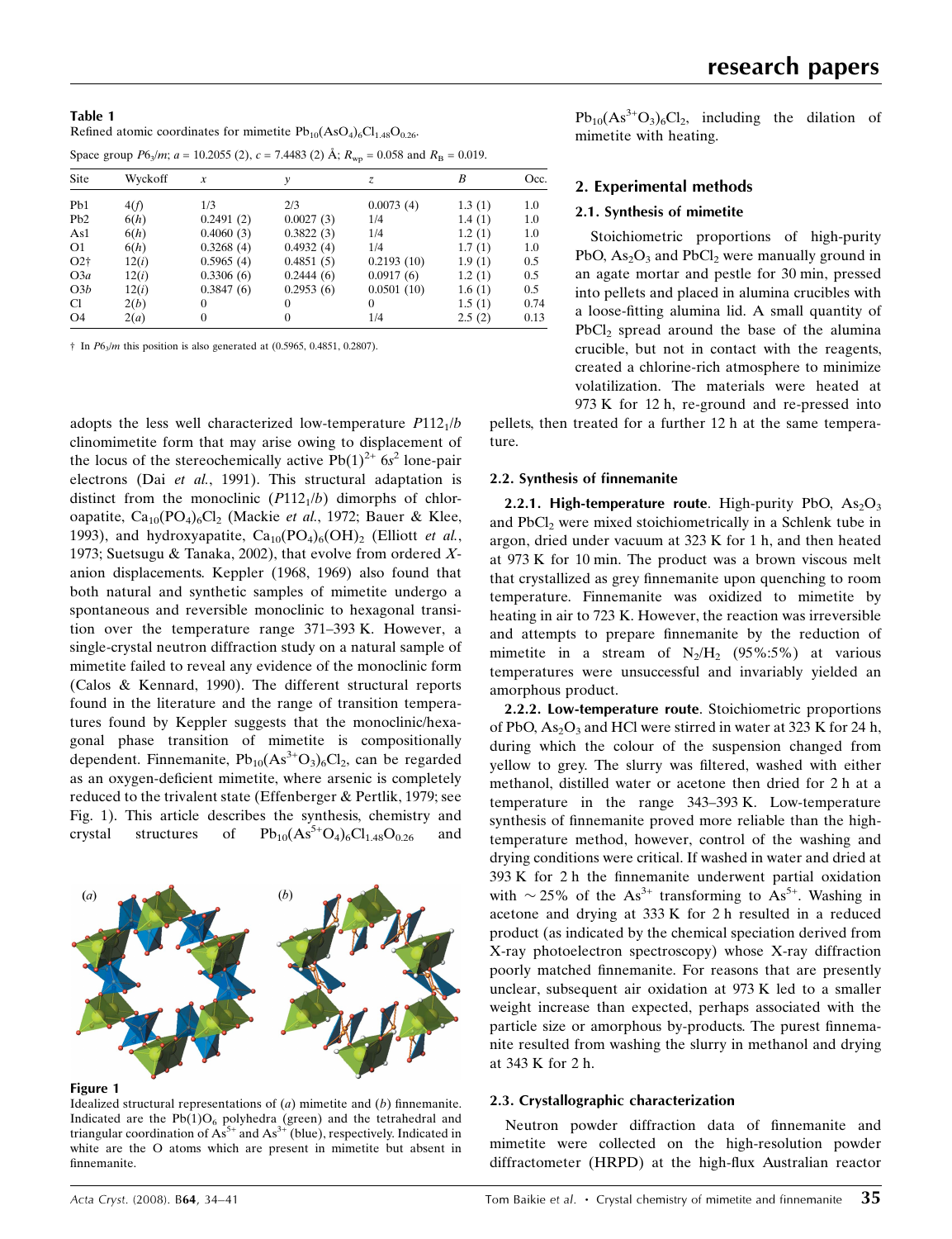#### Table 2

| bond lengths $(\dot{A})$ and angles $({}^{\circ})$ for<br>Selected | mimetite                 |
|--------------------------------------------------------------------|--------------------------|
| $Pb_{10}(AsO_4)_6Cl_{1.48}O_{0.26}$ at room temperature.           |                          |
| $Pb1 - O1$                                                         | 2.508(3)                 |
| $Pb1 - O2$                                                         | $2.622(6)$ , 2.937 $(6)$ |
| $Pb1 - O3b$                                                        | 2.739(6)                 |
| $Pb1 - O3a$                                                        | 3.165(6)                 |
| $Pb2-O2$                                                           | 2.373(4)                 |
| $Pb2-O3a$                                                          | $2.473(6)$ , $2.694(5)$  |
| $Pb2 - O3b$                                                        | $2.561(5)$ , 2.985 $(6)$ |
| $Pb2 - O4$                                                         | 2.528(4)                 |
| $Pb2-Cl$                                                           | 3.140(6)                 |
| $As-O1$                                                            | 1.689(6)                 |
| $As-O2$                                                            | 1.700(4)                 |
| $As-O3a$                                                           | 1.694(5)                 |
| $As-O3b$                                                           | 1.688(5)                 |
| $O2 - O2$                                                          | 0.457(14)                |
| $O3a-O3b$                                                          | 0.619(4)                 |
| $O1 - As - O2$                                                     | 111.6(2)                 |
| $O1 - As - O3a$                                                    | 112.6(3)                 |
| $O1 - As - O3b$                                                    | 111.9(2)                 |
| $O2 - As - O3a$                                                    | $108.9(2)$ , $120.7(2)$  |
| $O2 - As - O3b$                                                    | $90.8(2)$ , 104.5 $(2)$  |
| $O3a - As - O3b$                                                   | 21.1(2)                  |
| $O2 - As - O2$                                                     | 15.5(5)                  |

(HIFAR) operated by the Australian Nuclear Science and Technology Organization (ANSTO). A neutron wavelength of 1.883 (1) Å was used from 0.029 to 150.079 $^{\circ}$  2 $\theta$  in 0.05 $^{\circ}$  steps. Approximately 15 g of each apatite was loaded into a 12 mm diameter vanadium can (stainless steel for the high-temperature data) that was rotated during data collection. Rietveld refinements were performed with TOPAS (Bruker AXS, 2005) using a pseudo-Voigt peak-shape corrected for asymmetry. The scattering lengths of Pb, As, O and Cl were 0.9405, 0.6580, 0.5803 and 0.9577  $\times$  10<sup>-12</sup> cm, respectively (Sears, 1993). The reported hexagonal to monoclinic phase transition of mimetite at  $\sim$  373 K (Dai *et al.*, 1991) was investigated by collecting neutron diffraction data in situ at 298, 373, 423 and 473 K.

Powder X-ray diffraction patterns were collected using a Shimadzu diffractometer (Cu  $K\alpha$  radiation) over the angular range 10–140 $\degree$  2 $\theta$  with a step size of 0.02 $\degree$  and a dwell time of 10 s per step. The patterns were analysed by the Rietveld method using the fundamental parameters approach (Cheary & Coelho, 1992) contained within TOPAS (Bruker AXS,  $2005$ ).<sup>1</sup>

Powdered samples deposited on holey carbon copper grids were analysed using transmission electron microscopy (TEM) with a JEOL JEM 2100F instrument equipped with a doubletilt holder. Field-limiting apertures for selected-area electron diffraction (SAED) were 5, 20 and 60  $\mu$ m in diameter. Highresolution images were collected using a high-contrast objective aperture of 20  $\mu$ m, corresponding to a nominal point-topoint resolution of 0.17 nm. Electron-diffraction patterns were calibrated repeatedly using external standards to derive reliable values for both the electron wavelength and camera

length, so that the cell parameters are accurate to better than  $\pm$  1%, while for angles, the errors are  $\pm$  0.2%.

The simulation of high-resolution transmission electron microscope (HRTEM) images was performed using JEMS (Stadelmann, 2003). For all the models tested, the calculations employed identical specimen characteristics (thickness and orientation), illumination conditions and objective lens defocus values, verified by comparison with the contrast transfer function. The simulation conditions were reproduced exactly for each crystal structure model.

#### 2.4. X-ray photoelectron spectroscopy (XPS)

The chemical states of arsenic in  $Pb_{10}(AsO_3)_6Cl_2$  and  $Pb_{10}(AsO_4)_6Cl_{1.48}O_{0.28}$  were examined by X-ray photoelectron spectroscopy (XPS) using a PHI 5600 spectrometer. Samples were dusted onto a polymeric-based adhesive tape and spectra recorded using  $Mg K\alpha_1$  excitation over the binding-energy range 0–1000 eV. High-resolution spectra for As  $(3d)$ , Pb  $(4f)$ , Cl  $(2p)$  and C  $(1s)$  were collected in their respective energy ranges (Wagner et al., 1978). The XPS analysis chamber was maintained at a pressure of 8.0  $\times$  10<sup>-9</sup> torr. Peak deconvolution and fitting of the spectra were carried out with Casa, Version 2.3.10 (computer-aided surface analysis; Fairley & Carrick, 2005). Binding-energy values were referenced against



#### Figure 2

[100] difference-Fourier maps at (a)  $x = 0.0781$  and (b) at  $x = 0$  from a refinement of mimetite in the space group  $P6_3/m$ . (a) Area of excess nuclear density indicating the splitting of the O2 and O3 atoms; (b) areas of excess nuclear density indicated near  $(0, 0, \frac{1}{4})$  of the apatite channel, which is a site commonly occupied by smaller anions such as oxygen.

<sup>1</sup> Supplementary data for this paper are available from the IUCr electronic archives (Reference: LM5013). Services for accessing these data are described at the back of the journal.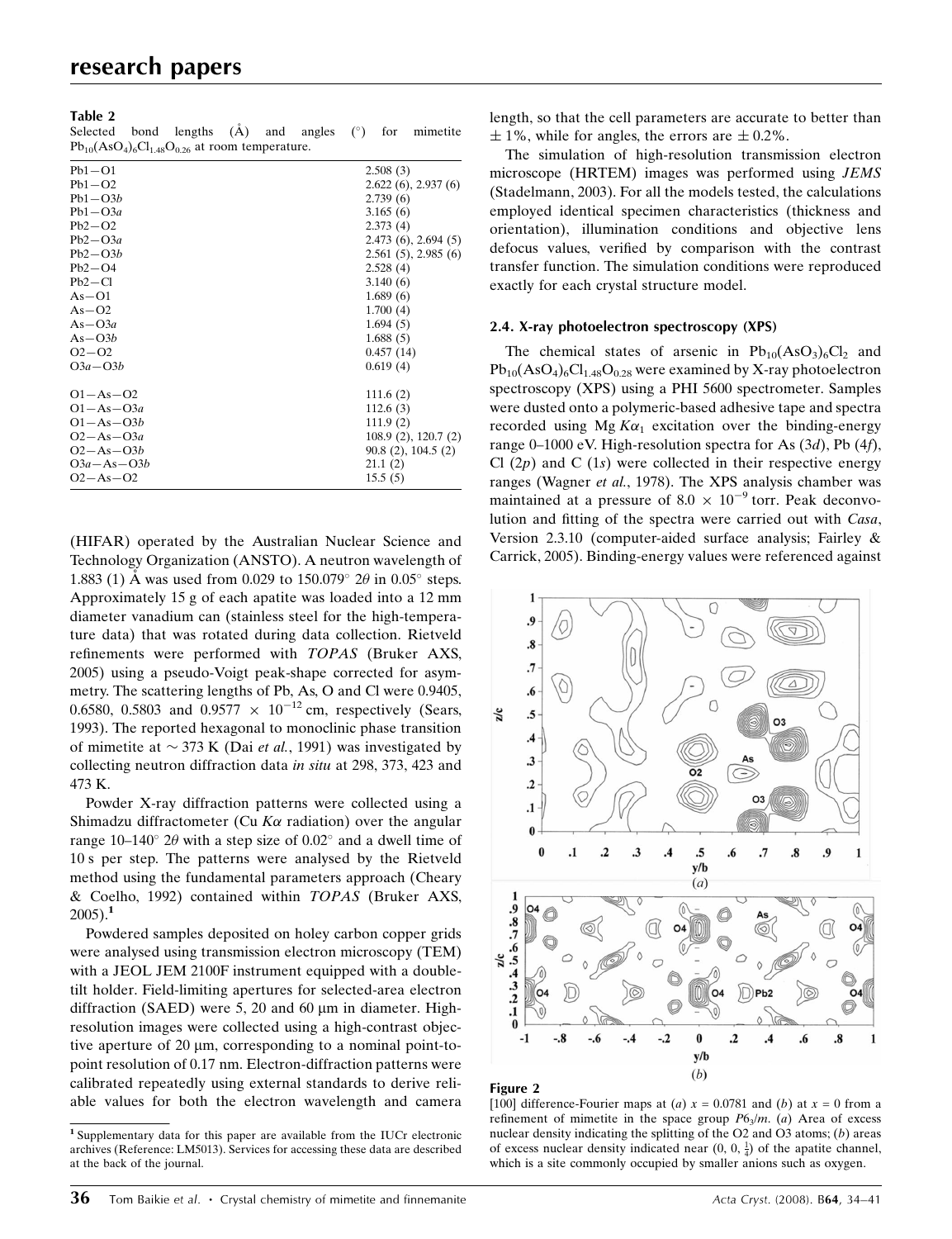adventitious carbon (C  $1s = 284.8$  eV). Curve fitting of the As (3d) lines employed a Voigt function with 30% Lorentzian character and a Shirley background.

### 3. Structure of mimetite  $Pb_{10}(AsO_4)_6(Cl_{2-x}O_{x/2})$

#### 3.1. Room-temperature powder neutron and X-ray diffraction

Initial refinements of room-temperature powder neutron diffraction data for mimetite  $Pb_{10}(AsO_4)_6Cl_2$  used the space group  $P6_3/m$ . Although, this model gave a satisfactory fit  $(R_{wp} = 0.094$  and  $R_B = 0.064$ ), the reliability factors and difference plot were superior when a model based on the monoclinic space group  $P112_1/b$  clinomimetite was used  $(R_{wp} = 0.064, R_B = 0.028)$ . However, unrealistic As – O bond





Room-temperature Rietveld refinement profiles of the powder neutron diffraction data for (a) mimetite and  $(b)$  finnemanite.  $*$  indicates reflections associated with the secondary phase in finnemanite.

lengths and large thermal parameters disqualified this structural model. Refinements were attempted whereby a soft constraint was imposed on the As—O bond lengths; however, this gave an inferior fit and resulted in unrealistic tetrahedron bond angles. To discover the cause, a difference-Fourier map from the  $P6_3/m$  model was generated and revealed a clear discrepancy in nuclear density around the O3-atom positions, together with splitting of the O2 site (Fig. 2). In addition, excess nuclear density between the Cl atoms along the c axis where smaller anions generally reside suggests limited insertion of  $O^{2-}$  at 2(*a*) (00<sup>1</sup><sub>4</sub>). Partial 2Cl<sup>-</sup>  $\leftrightarrow$   $O^{2-}$  substitution is also consistent with  $\sim$  75% occupancy of Cl at 2(b) (0,0,0) in the  $P6_3/m$  model and is expected for the maintenance of overall charge neutrality due to the loss of Cl.

The  $P6_3/m$  mimetite model was modified to address these deficiencies. First, a significant improvement in fitting  $(R_{\rm wn} =$ 

> 0.069  $R_B = 0.026$ ) was achieved by splitting the O3 into two sites each with 50% occupancy. Second, the O2 atom was released to the  $12(i)$ general position with 50% tenancy, which again improved the reliability factors ( $R_{\rm wp}$  = 0.067,  $R_{\rm B}$ )  $= 0.023$ ). Finally, a partial oxygen was introduced at  $(0, 0, \frac{1}{4})$  of the apatite channel, with the overall occupancy of chlorine and oxygen content constrained to maintain charge neutrality. This yielded a superior result ( $R_{\rm wp}$  = 0.058  $R_{\rm B}$  = 0.019) and the final crystallographic parameters are collated in Table 1. It is possible that rather than oxygen located at  $(0, 0, \frac{1}{4})$  the Fourier map could indicate that hydroxyl groups are located at this site. Neutrons are particularly sensitive at locating protons, which have a negative scattering factor; however, any attempt to introduce a proton near this site resulted in inferior fits, indicating that they were not present. It is apparent that the refined displacement parameters of Pb and As are quite large, consistent with static disorder arising from degeneracy of the oxygen sites. Selected bond lengths and angles are summarized in Table 2 and the refined neutron profile shown in Fig.  $3(a)$ .

> Due to the inherently larger peak widths associated with neutron diffraction, the mimetite was also examined by powder Xray diffraction, which offers a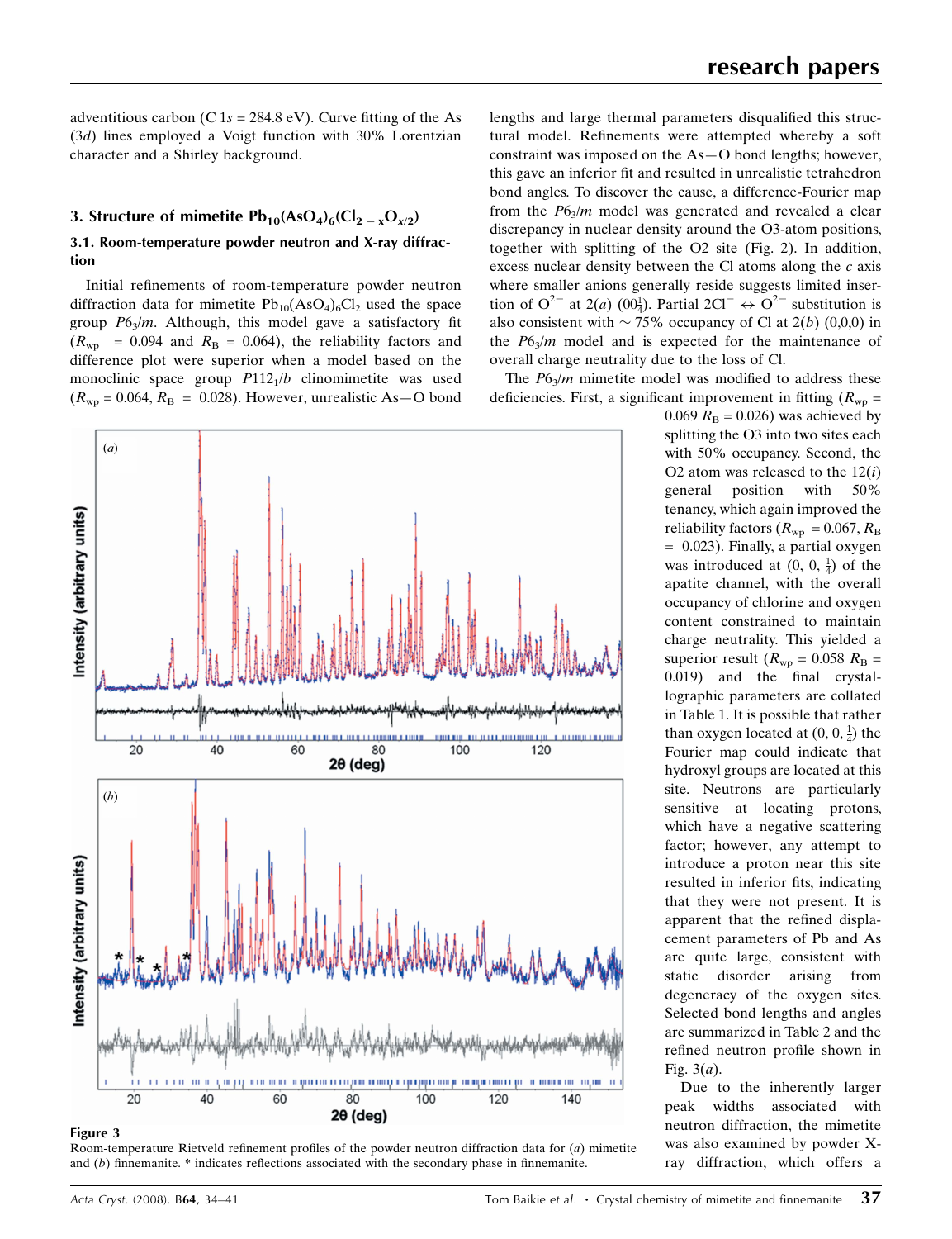#### Table 3

Experimental details.

|                                                                | $As_6Cl_2O_{18}Pb_{10}$                                                                                | $As_6Cl_{1.48}O_{24.26}Pb_{10}$<br>298 K                                                               | $As_6Cl_{1.48}O_{24.26}Pb_{10}$<br>373 K                                                               | $As_6Cl_{1.48}O_{24.26}Pb_{10}$<br>423 K                                                               | $As_6Cl_{1.48}O_{24.26}Pb_{10}$<br>473 K                                                               |
|----------------------------------------------------------------|--------------------------------------------------------------------------------------------------------|--------------------------------------------------------------------------------------------------------|--------------------------------------------------------------------------------------------------------|--------------------------------------------------------------------------------------------------------|--------------------------------------------------------------------------------------------------------|
| Crystal data                                                   |                                                                                                        |                                                                                                        |                                                                                                        |                                                                                                        |                                                                                                        |
| Chemical formula<br>$M_r$                                      | $As_6Cl_2O_{18}Pb_{10}$<br>2880.43                                                                     | $As_6Cl_{1.48}O_{24.26}Pb_{10}$<br>2962.16                                                             | $As_6Cl_{1.48}O_{24.26}Pb_{10}$<br>2962.16                                                             | $As_6Cl_{1.48}O_{24.26}Pb_{10}$<br>2962.16                                                             | $As_6Cl_{1.48}O_{24.26}Pb_{10}$<br>2962.16                                                             |
| Cell setting, space<br>group                                   | Hexagonal, $P6\frac{3}{m}$                                                                             | Hexagonal, $P6_3/m$                                                                                    | Hexagonal, $P6_3/m$                                                                                    | Hexagonal, $P6_3/m$                                                                                    | Hexagonal, $P6\frac{3}{m}$                                                                             |
| Temperature (K)                                                | 298                                                                                                    | 298                                                                                                    | 373                                                                                                    | 423                                                                                                    | 473                                                                                                    |
| a, c(A)                                                        | $10.2972(6)$ , 7.0690 $(6)$                                                                            | $10.2055(2)$ , 7.4483 $(2)$                                                                            | $10.2224(3)$ , 7.4494 $(2)$                                                                            | 10.2323(3), 7.4533(2)                                                                                  | 10.2415(3), 7.4594(2)                                                                                  |
| $V(\mathbf{A}^3)$                                              | 649.12 (8)                                                                                             | 671.83 (3)                                                                                             | 674.15 (3)                                                                                             | 675.82(3)                                                                                              | 677.59(3)                                                                                              |
| Z                                                              | $\mathbf{1}$                                                                                           | $\mathbf{1}$                                                                                           | $\mathbf{1}$                                                                                           | $\mathbf{1}$                                                                                           | 1                                                                                                      |
| $D_x$ (Mg m <sup>-3</sup> )                                    | 7.369                                                                                                  | 7.322                                                                                                  | 7.296                                                                                                  | 7.278                                                                                                  | 7.259                                                                                                  |
| Radiation type                                                 | Neutron                                                                                                | Neutron                                                                                                | Neutron                                                                                                | Neutron                                                                                                | Neutron                                                                                                |
| Specimen form, colour                                          | Cylinder, grey                                                                                         | Cylinder, white                                                                                        | Cylinder, white                                                                                        | Cylinder, white                                                                                        | Cylinder, white                                                                                        |
| Specimen preparation<br>cooling rate<br>$(K \text{ min}^{-1})$ |                                                                                                        | 100                                                                                                    | 100                                                                                                    | 100                                                                                                    | 100                                                                                                    |
| Specimen preparation<br>pressure (kPa)                         | 100                                                                                                    | 100                                                                                                    | 100                                                                                                    | 100                                                                                                    | 100                                                                                                    |
| Specimen preparation<br>temperature $(K)$                      | 323                                                                                                    | 973                                                                                                    | 973                                                                                                    | 973                                                                                                    | 973                                                                                                    |
| Data collection                                                |                                                                                                        |                                                                                                        |                                                                                                        |                                                                                                        |                                                                                                        |
| Diffractometer                                                 | Local                                                                                                  | Local                                                                                                  | Local                                                                                                  | Local                                                                                                  | Local                                                                                                  |
| Data collection method                                         | Specimen mounting:<br>vanadium can with<br>He exchange gas;<br>mode: reflection:<br>scan method: fixed | Specimen mounting:<br>vanadium can with<br>He exchange gas;<br>mode: reflection;<br>scan method: fixed | Specimen mounting:<br>vanadium can with<br>He exchange gas;<br>mode: reflection:<br>scan method: fixed | Specimen mounting:<br>vanadium can with<br>He exchange gas;<br>mode: reflection;<br>scan method: fixed | Specimen mounting:<br>vanadium can with<br>He exchange gas;<br>mode: reflection;<br>scan method: fixed |
| $2\theta$ (°)                                                  | $2\theta_{\min} = 10, 2\theta_{\max} = 150,$<br>increment = $0.05$                                     | $2\theta_{\min} = 10, 2\theta_{\max} = 150,$<br>increment = $0.05$                                     | $2\theta_{\min} = 10, 2\theta_{\max} = 150,$<br>increment = $0.05$                                     | $2\theta_{\min} = 10, 2\theta_{\max} = 150,$<br>increment = $0.05$                                     | $2\theta_{\min} = 10, 2\theta_{\max} = 150,$<br>increment = $0.05$                                     |
| Refinement                                                     |                                                                                                        |                                                                                                        |                                                                                                        |                                                                                                        |                                                                                                        |
| R factors and goodness-<br>of-fit                              | $R_p = 0.060$ , $R_{wp} = 0.077$ ,<br>$R_{\rm exp} = 0.090, R_{\rm B} =$<br>$0.034, S = 0.86$          | $R_p = 0.046$ , $R_{wp} = 0.058$ ,<br>$R_{\rm exp} = 0.090, R_{\rm B} =$<br>$0.019, S = 0.65$          | $R_p = 0.043$ , $R_{wp} = 0.055$ ,<br>$R_{\rm exp} = 0.088, R_{\rm B} =$<br>$0.017, S = 0.63$          | $R_p = 0.045$ , $R_{wp} = 0.057$ ,<br>$R_{\rm exp} = 0.089, R_{\rm B} =$<br>$0.019, S = 0.65$          | $R_p = 0.049$ , $R_{wp} = 0.062$ ,<br>$R_{\rm exp} = 0.011, R_{\rm B} =$<br>$0.019, S = 0.58$          |
| Wavelength of incident<br>radiation $(A)$                      | 1.8834                                                                                                 | 1.8834                                                                                                 | 1.8834                                                                                                 | 1.8834                                                                                                 | 1.8834                                                                                                 |
| Excluded region(s)                                             | $0.027-10^{\circ}$ unreliable<br>due to background                                                     | $0.027-10^{\circ}$ unreliable<br>due to background                                                     | $0.027-10^{\circ}$ unreliable<br>due to background                                                     | $0.027-10^{\circ}$ unreliable<br>due to background                                                     | $0.027-10^{\circ}$ unreliable<br>due to background                                                     |
| Profile function                                               | Pseudo-Voigt                                                                                           | Pseudo-Voigt                                                                                           | Pseudo-Voigt                                                                                           | Pseudo-Voigt                                                                                           | Pseudo-Voigt                                                                                           |
| No. of parameters                                              | 20                                                                                                     | 45                                                                                                     | 48                                                                                                     | 48                                                                                                     | 48                                                                                                     |
| Weighting scheme                                               | Based on measured<br>s.u.s                                                                             | Based on measured<br>s.u.s                                                                             | Based on measured<br>s.u.s                                                                             | Based on measured<br>s.u.s                                                                             | Based on measured<br>s.u.s                                                                             |
| $(\Delta/\sigma)_{\text{max}}$                                 | < 0.0001                                                                                               | ${}< 0.0001$                                                                                           | < 0.0001                                                                                               | < 0.0001                                                                                               | < 0.0001                                                                                               |

Computer programs used: local, Shimadzu XRD 6000, TOPAS (Bruker AXS, 2005), ATOMS (Dowty, 2002), GFOURIER (Gonzales-Platas & Rodriguez-Carvajal, 2006).

higher peak resolution. The structural model derived from the neutron diffraction yielded an excellent fit to the X-ray data with no evidence of a departure from the hexagonal metric.

#### 3.2. Temperature dependence

At 373, 423 and 473 K the lattice parameters dilate successively (see Table 3 and Fig. 4), while the distances between the split oxygen sites decrease (see Table 4), with the expectation that these will merge at higher temperatures providing mimetite remains stable. No convincing evidence of a monoclinic to hexagonal phase transformation was obtained; however, this transition should not be discounted at temperatures below ambient.

The metaprism twist  $(\varphi)$  angle, defined as the (001) projected angle of  $O1-A-O2$ , is a useful tool to verify that refined apatite structures are crystallographically realistic, with the degree of rotation related to the relative sizes of the A, B and X ions (White et al., 2005; Fig. 1). The twist angle  $\varphi$ decreases with increasing temperature as the tunnel diameter expands to accommodate the relatively larger  $X$  anions (Cl<sup>-</sup> and  $O^{2-}$ ), that in turn results in a greater expansion of the a parameter compared with the c parameter. The increase in the  $a$  parameter is linear (Fig. 4), however, the change in  $c$  is more complex possibly due to distortion caused by the  $Pb(1)^{2+}$  lone pair.

#### 3.3. Electron diffraction and imaging

While the neutron diffraction model provides the average structure, it is possible that regions compliant with  $P6<sub>3</sub>/m$  will exist on the unit-cell scale without recourse to statistical filling of oxygen sites. Precedents for such nanodomains include the  $(Pb_{10-x}Ca_{x})(VO_{4})_{6}F_{2}$  synthetic vanadinites (Dong *et al.*,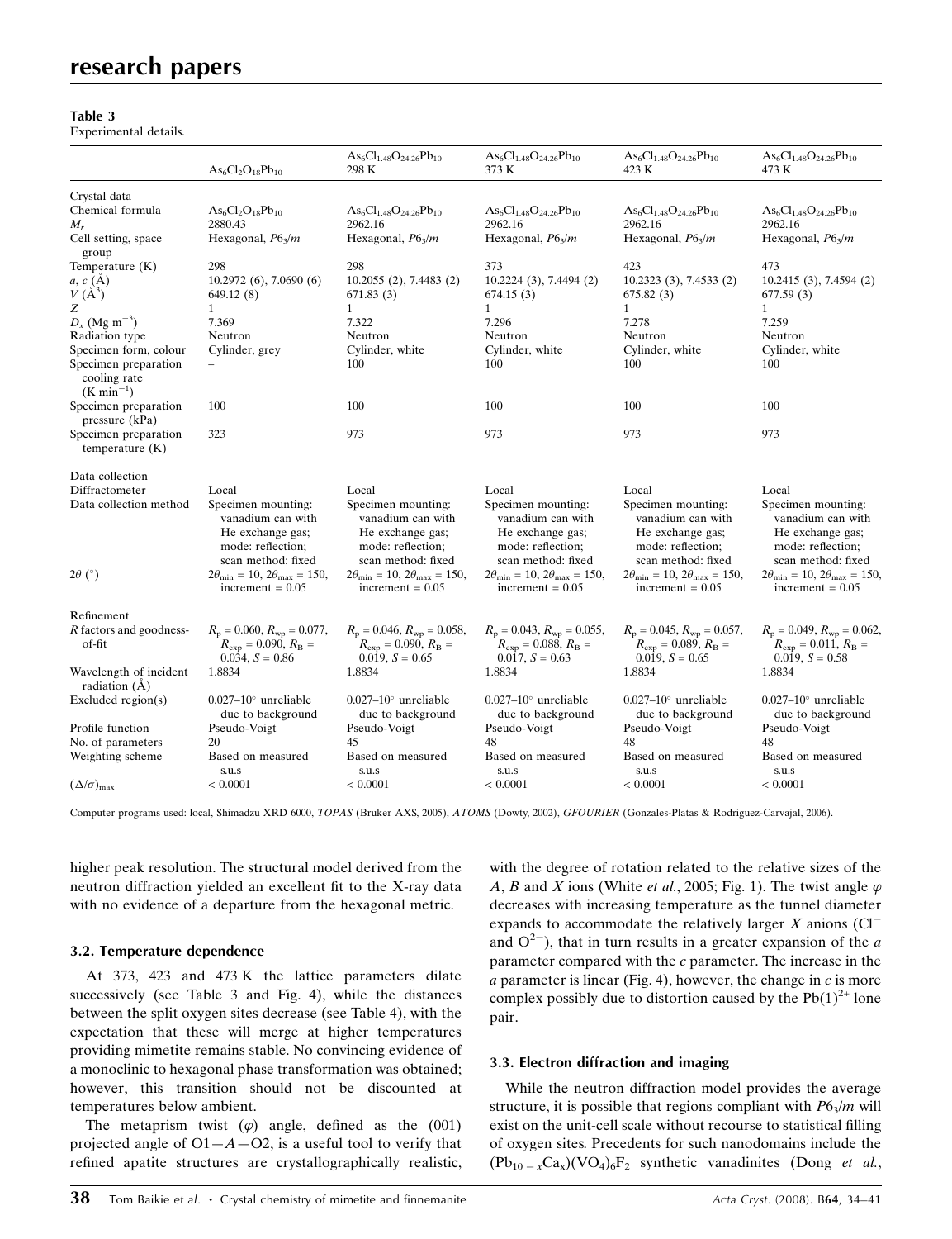| Table 4                                                                 |  |  |
|-------------------------------------------------------------------------|--|--|
| $O2-O2$ and $O3a-O3b$ splitting distances as a function of temperature. |  |  |

| Temperature $(K)$                | $O2 - O2$ | $O3a-O3b$ |  |
|----------------------------------|-----------|-----------|--|
| Room temperature ( $\sim$ 298 K) | 0.46(1)   | 0.619(4)  |  |
| 373                              | 0.41(2)   | 0.569(4)  |  |
| 423                              | 0.43(2)   | 0.535(8)  |  |
| 473                              | 0.42(2)   | 0.538(7)  |  |

#### Table 5

Refined atomic coordinates for finnemanite.

|  | Space group: $P6_3/m$ ; $a = 10.2972$ (6), $c = 7.0690$ (6) Å; $R_{wp} = 0.077$ , $R_B = 0.034$ . |  |  |
|--|---------------------------------------------------------------------------------------------------|--|--|
|  |                                                                                                   |  |  |

| Site           | x          | ν          | Z.         |        | Occ. |
|----------------|------------|------------|------------|--------|------|
| Pb1            | 1/3        | 2/3        | 0.9937(12) | 1.0(1) |      |
| Pb2            | 0.2644(6)  | 0.0360(7)  | 1/4        | 1.0(1) |      |
| As             | 0.4095(11) | 0.4033(12) | 1/4        | 1.2(1) |      |
| O <sub>1</sub> | 0.6076(12) | 0.4653(12) | 1/4        | 1.0(1) |      |
| O <sub>2</sub> | 0.3703(8)  | 0.2789(8)  | 0.0568(9)  | 1.0(1) |      |
| <b>Cl</b>      | $\Omega$   | 0          | $\theta$   | 1.7(3) |      |

2005) and fluorapatite gems (Ferraris et al., 2005). In the case of mimetite, SAED patterns were collected from  $[001]_{hex}$  and  $[100]/[010]_{hex}$  zones, and additionally higher-index axes were examined to verify the extinction conditions and possible distortion of the hexagonal metric (Fig. 5). Whereas  $[001]_{hex}$ did not show any exceptions to  $P6_3/m$  systematic absences, the [100]/[010] patterns contain  $b*/2$  periodicity and a plausible doubling of the cell edge ( $\sim$  20.2 Å versus 10.1 Å; Figs. 5c and e). However, as these supercell reflections were absent in [001] zones their origin must be dynamical, even if the monoclinic cell  $P112_1/b$  of Dai et al. (1991) is assumed. It is believed that multiple scattering is weak when the crystals are viewed along [001] as in this projection, parallel to the tunnel, the electron potential is less dense. However, perpendicular to [001] stronger scattering will occur as electrons traverse  $Pb(1)O<sub>6</sub>$ metaprisms and  $Pb(2)O_6Cl_2$  polyhedra.

Although dynamical doubling is consistent with the ordering of oxygen over the split O3 position, it is not possible



#### Figure 4

Plot of the lattice parameters and metaprism twist angles for mimetite at room temperature, 373, 423 and 473 K. The twist angles are represented by diamonds, and the triangles and squares are the  $a$  and  $c$  parameters, respectively.

#### Table 6

Selected bond distances  $(A)$  and angles  $(°)$  for finnemanite.

| $Pb1 - O1$     | 2.452(11) |
|----------------|-----------|
| $Pb1 - O2$     | 2.836(8)  |
| $Pb2 - O1$     | 2.429(12) |
| $Pb2 - O2$     | 2.566(9)  |
| $As - O1$      | 1.808(16) |
| $As - O2$      | 1.775(10) |
| $Pb2 - Cl$     | 3.109(9)  |
| $O1 - As - O2$ | 93.7(6)   |
| $O2 - As - O2$ | 100.6(8)  |

| - 1<br>۰,<br>×<br>×<br>I |  |
|--------------------------|--|
|--------------------------|--|

Bond-valence sums for mimetite and finnemanite.

|                         | Mimetite      | Finnemanite  |
|-------------------------|---------------|--------------|
| Pb1<br>P <sub>b</sub> 2 | 1.72.<br>1.87 | 1.61<br>1.96 |
| As                      | 4.88          | 3.03         |

to exclude a statistical distribution as implied from the neutron study. Neither experimental nor simulated HRTEM [100] zone-axis images show a real-space doubling of  $b$ , notwithstanding the stronger dynamical effects (Figs. 5d and f). Simulation of two models – one containing split  $12(i)$  O3 and the other a single  $6(h)$  position – inevitably failed to duplicate b doubling (Figs.  $S1b$ , c, f and g of the supplementary material). This is attributed to the greater phase contrast arising from heavy atomic species (i.e. As and Pb), that obscures a supercell contribution from oxygen.

Comparing the [001] experimental and calculated HRTEM images there are evident differences in contrast distribution related to the projected spatial arrangements of  $[AsO<sub>4</sub>]<sup>3-</sup>$  and  $[{\rm Pb(1)O_6}]^{10-}$  groups (see Fig. S1a of the supplementary material), however, it was not possible to develop a superior model through image simulation. Looking to the HRTEM image of Fig.  $S1(a)$  there are evidently brighter areas aligned parallel to [010]. Attempts to reproduce the same brightness distribution by varying both specimen (e.g. thickness) and microscope (e.g. beam tilting) conditions were tested without success. In the same image, differences between the projected atomic columns of  $[AsO<sub>4</sub>]<sup>3-</sup>$  and  $[Pb(1)O<sub>6</sub>]<sup>10-</sup>$  are evident, and it is tentatively suggested that these observations argue in favour of the O3 split model (white circles in Figs.  $S1a$  and b). While the image simulation of  $P6\sqrt{m}$  and  $P112\sqrt{b}$  models along [001] shows that differentiation is not feasible, the doubled  $b$  axis for a monoclinic cell is striking in [100] (Figs. S1 $d$  and  $h$ ). As the [100] experimental images never contain characteristic clinomimetite contrast this dimorph can be excluded.

#### 4. Structure of finnemanite,  $Pb_{10}(AsO_3)_6Cl_2$

The refined structure for finnemanite synthesized using the methanol washing method gave a good fit to  $P6_3/m$  (Fig. 3b). A small number of reflections evident in the powder pattern could not be assigned to the finnemanite structure, nor were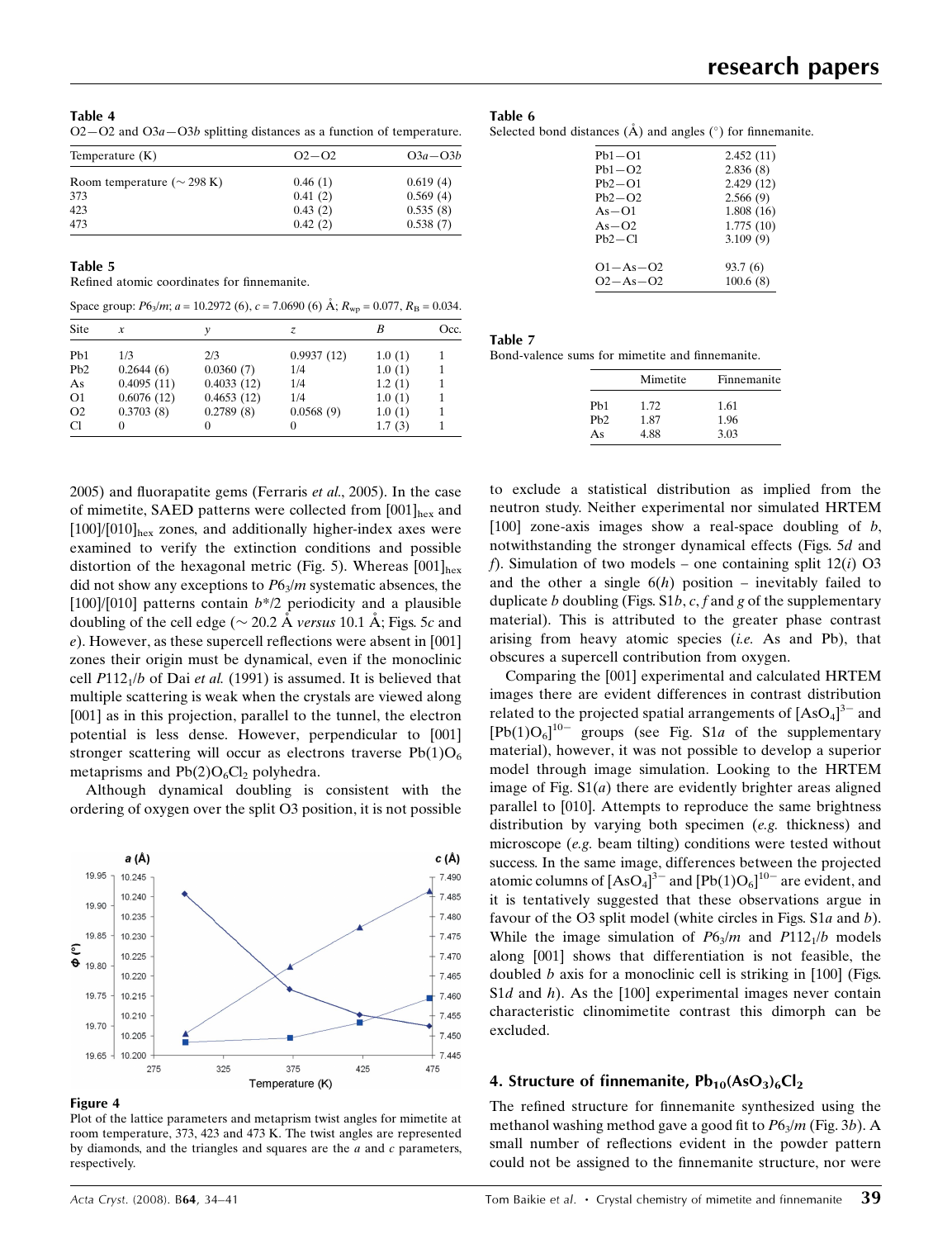## research papers

they consistent with a supercell arising from a doubling of any lattice parameters, which is commonly found in apatite-type structures. It is presumed that these reflections are associated with an unidentified lead oxychloride, and although only a small number of reflections of low intensity (as indicated in Fig. 3b) arise from this secondary phase they prevented detailed structural characterization of finnemanite. The refined lattice parameters and atomic positions for finnemanite and selected bond lengths and angles are in good agreement with those reported (Effenberger & Pertlik, 1979) for a



#### Figure 5

SAED and related HRTEM images of mimetite. (a) [001] mimetite SAED; evidence of dynamical effects are also present in the related HRTEM image  $(b)$ . (c) [100] mimetite SAED where the dynamical effects aligned along  $[010]^*$  and located at distances of  $b/2$  are visible (enlarged inset e). The related HRTEM image (d) and its magnified inset (f) do not show contrast distribution related to the doubling of the b parameter observed in  $(c)$  and  $(e)$ .

natural specimen (Tables 5 and 6). As finnemanite crystals altered rapidly under electron irradiation, it was not possible to investigate the local structure.

#### 5. Valence and bonding

#### 5.1. Chemical state of arsenic

Curve fitting of the XPS spectra for As  $3(d)$  in  $Pb_{10}(AsO_4)_{6}$ - $Cl_{1.48}O_{0.26}$  and  $Pb_{10}(AsO_3)_6Cl_2$ revealed one binding-energy component, indicating that arsenic exists in a single chemical environment. Binding energies of As  $3(d)$  were  $45.2 \text{ eV}$  for  $\text{Pb}_{10}$ - $(AsO<sub>4</sub>)<sub>6</sub>Cl<sub>2</sub>$  and 43.9 eV for  $Pb_{10}(AsO_3)_6Cl_2$ , corresponding to  $As<sup>5+</sup>$  and  $As<sup>3+</sup>$  species, respectively (Wagner et al., 1979; Fig. 6). The Pb  $(4f_{7/2})$  and Cl  $(2p)$  binding energies in finnemanite and mimetite invariably contained one component, consistent with the presence of  $Pb^{2+}$  and  $Cl^-$  (Fig. S2 of the supplementary material).

#### 5.2. Bond-valence sums

Bond-valence calculations provide a simple way to monitor refinement quality and give insight into the nature of polyhedral distortions (Table 7). For the room-temperature mimetite the bond-valence sum for arsenic is close to pentavalence, while that for the tricapped metaprismatic Pb(1) columns indicate nominal underbonding. In these columns the Pb—Pb separations are 3.615 and 3.833 Å, thus defining the  $c$ repeat distance  $({\sim} 7.45 \text{ Å})$ ; however, these distances are too long for metal–metal interactions. After reduction to finnemanite, three O3 atoms at the end of the metprism prism are lost, resulting in dimerized truncated prisms. This process shortens the Pb—Pb distance to 3.43  $\AA$  which, as noted